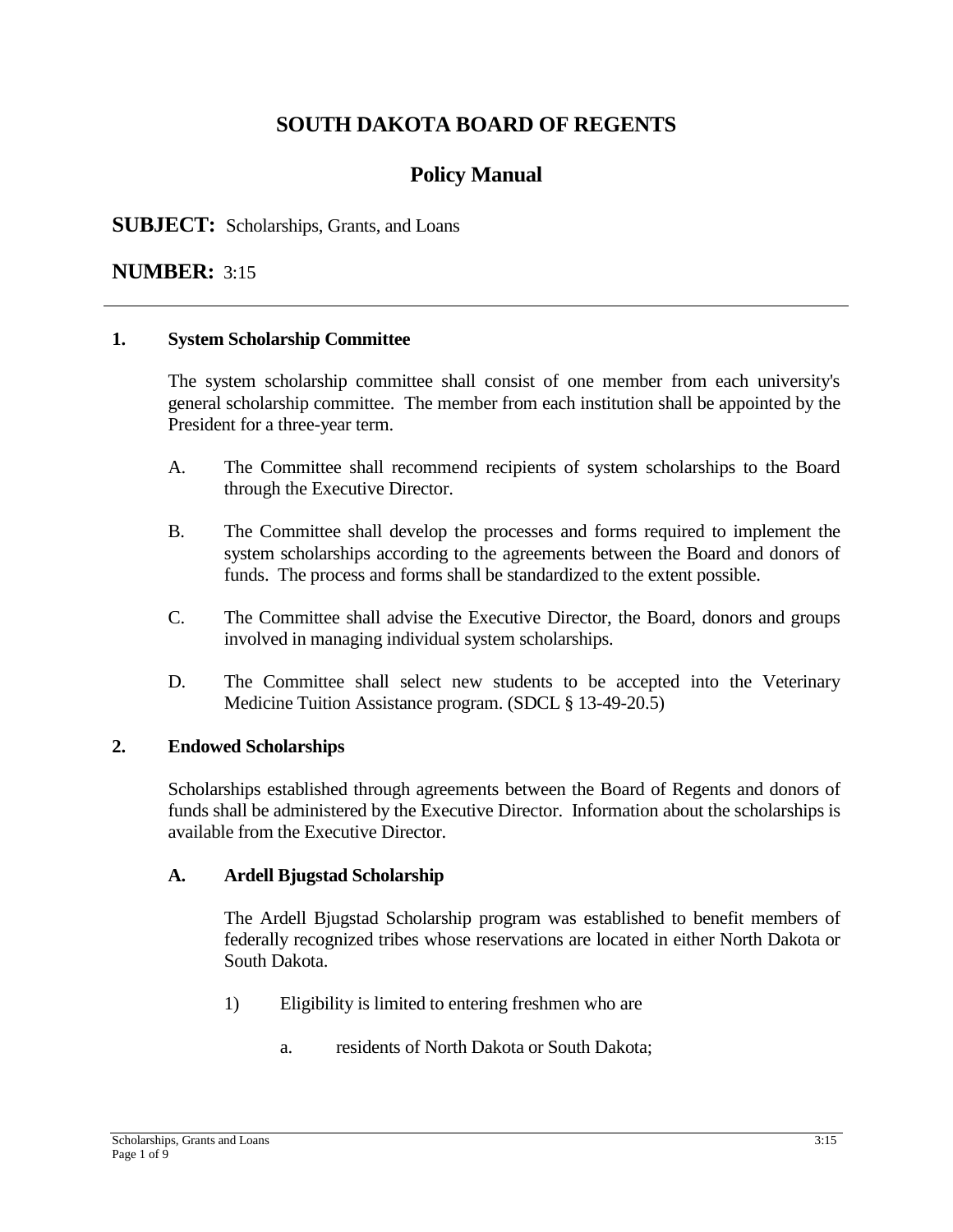- b. enrolled members of a federally recognized tribe whose reservation is located in either North Dakota or South Dakota;
- c. pursuing studies directly leading to an agribusiness, agricultural production, agricultural sciences, or natural resources degree at any postsecondary institution. (U.S. Department of Education CIP 01 or 03).
- 2) The system scholarship committee shall recommend a recipient to the Board, which shall make the final selection.

#### **B. Annis Irene Fowler/Kaden Scholarship**

The Annis Irene Fowler/Kaden Scholarship was initiated to promote the education of deserving students who enroll on a full-time basis at a South Dakota public university providing teacher education majors.

- 1) Eligibility is restricted to persons who:
	- a. select elementary education as their major field;
	- b. have at least a 3.0 cumulative high school grade point average;
	- c. are entering the university for the first time.
- 2) Selection of the recipient shall be based on:
	- a. high school grade point average;
	- b. an analysis of the difficulty of the high school course of study pursued;
	- c. two letters of recommendation from high school staff; and,
	- d. an essay, of at least one thousand but not more than one thousand five hundred words in length, written on a topic selected for the purposes of the scholarship competition.
- 3) The system scholarship committee shall rate the applicants and recommend a recipient using the procedures specified in the agreement establishing the scholarship.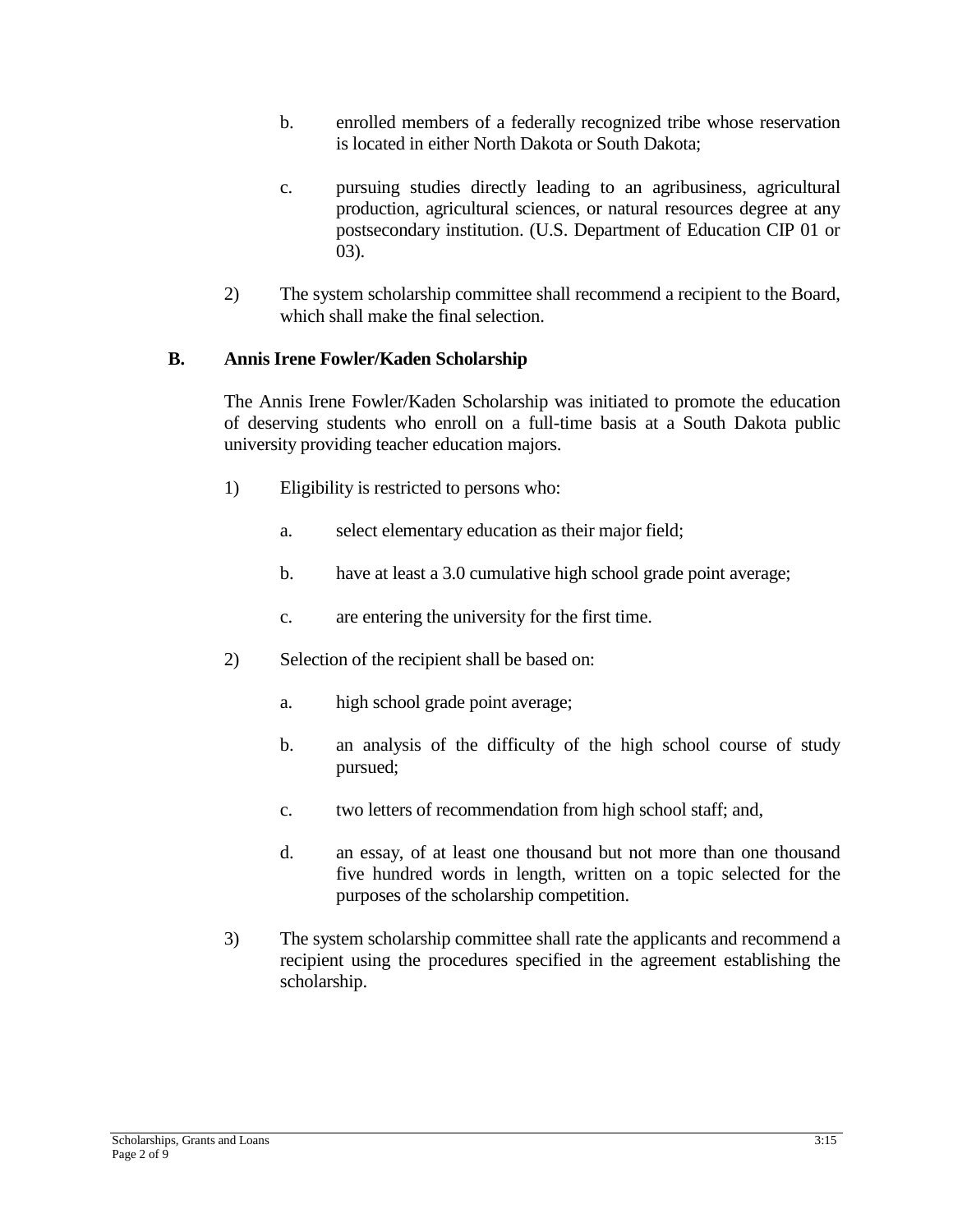## **C. Haines Memorial Scholarship Program**

The Haines Memorial Scholarship Fund was established to benefit South Dakota public higher education and its teaching students by providing scholarships of an amount sufficient to make a substantial contribution toward the recipient student's college expenses.

- 1) Eligibility is limited to students:
	- a. with a minimum cumulative grade point average of 2.5;
	- b. registered in residence as sophomores, juniors, or seniors, and,
	- c. pursuing studies directly leading to a teaching certificate.
- 2) The system scholarship committee shall recommend a recipient or recipients to the Board, which shall make the final selection.

#### **D. Marlin R. Scarborough Board of Regents Memorial Scholarship**

The Marlin R. Scarborough Board of Regents Memorial Scholarship is awarded in the spring to a student who shall be a junior at a Regental university in the fall.

- 1) Criteria
	- a. Students at all public universities in South Dakota are eligible to apply for this scholarship.
	- b. Applicants are to be of junior standing at their public university in South Dakota at the time they receive the funding from this scholarship.
	- c. Applicants must have a 3.50 grade point average  $(4.00 = A)$  for work completed at the time this application is submitted.
	- d. The emphasis on selecting the awardee for this scholarship is based on academic and leadership potential.
- 2) Candidates shall submit an essay describing their qualifications to the designated university selection committee.
- 3) Each university shall nominate one student.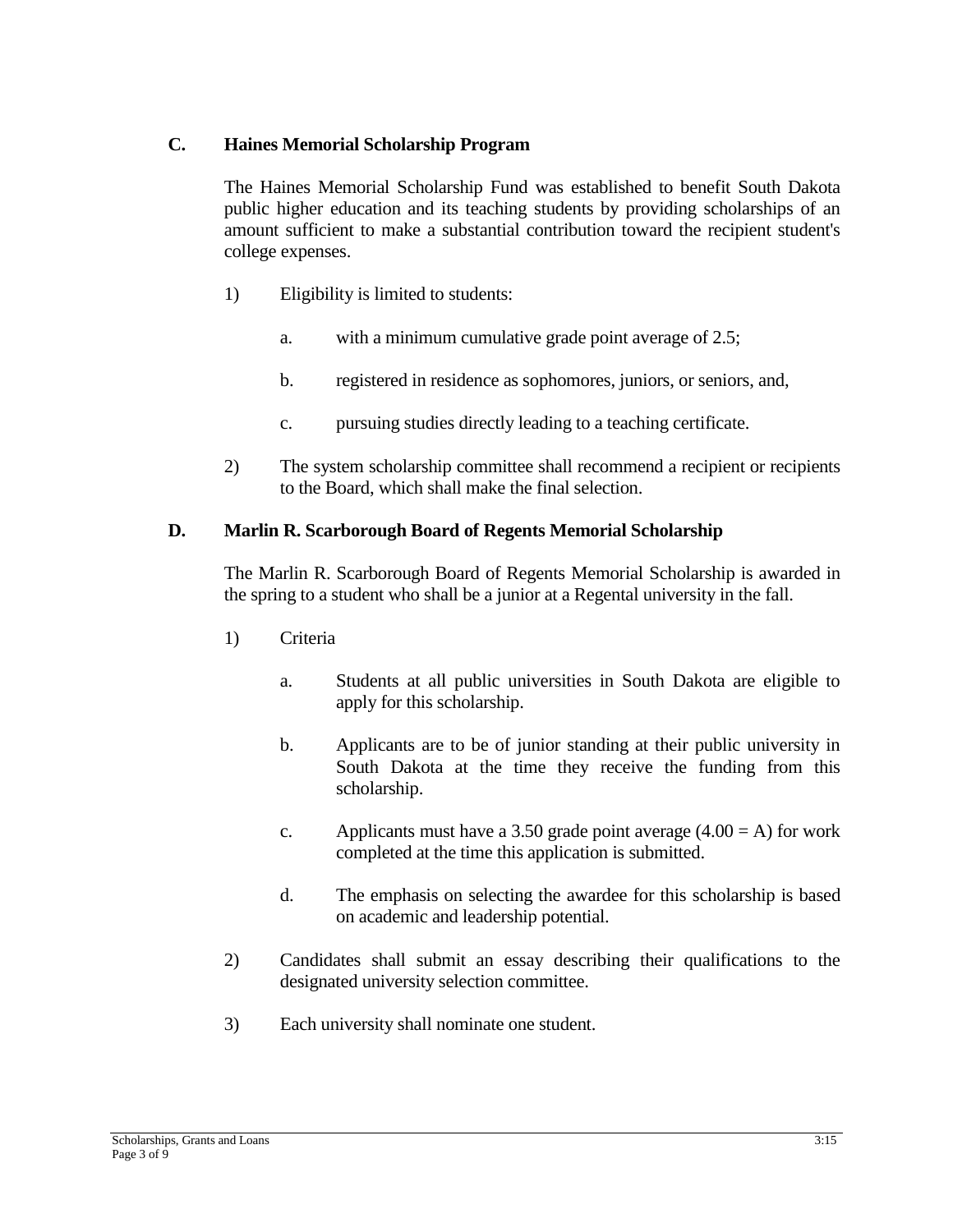4) The system scholarship committee shall recommend a recipient to the Board, which shall make the final selection. The scholarship committee shall recommend an alternate who, upon selection by the Board, shall receive the award in the event that the recipient fails to enroll in a Regental institution or does not maintain a 3.5 cumulative grade point average.

## **3. Legislated Scholarships**

The Legislature has established scholarship programs for the benefit of South Dakota residents. The programs shall be administered as provided in the legislation.

## **A. Richard Hagen-Minerva Harvey Memorial Scholarship Program**

The Richard Hagen-Minerva Harvey Memorial Scholarship Program is established by SDCL §§ 13-55-37 to 13-55-46 and is administered by the Richard Hagen-Minerva Harvey Memorial Scholarship Board, under rules adopted by, and with administrative support from, the South Dakota Department of Education.

- 1) Eligibility is limited by SDCL § 13-55-39 to persons who:
	- a. attend or have graduated from a South Dakota accredited high school;
	- b. have met high school graduation requirements established by rules promulgated pursuant to chapter 1-26 by the Department of Education or be enrolled in a course of study such that upon graduation, the student will have met high school graduation requirements established by rules promulgated pursuant to chapter 1-26 by the Department of Education;
	- c. provide evidence to the board that the student has been accepted to attend a public or nonpublic accredited university, college, or technical institute located in South Dakota;
	- d. apply for a Richard Hagen-Minerva Harvey memorial scholarship within five years after graduating from high school or within one year of the student's release from active duty with an active component of the armed forces if the release is within five years of the student's graduation from high school; and
	- e. be an enrolled member of a tribe whose reservation is located in whole or in part in South Dakota.
- 2) Pursuant to ARSD § 24:40:12:03, when recipients from among eligible applicants, the Richard Hagen-Minerva Harvey Memorial Scholarship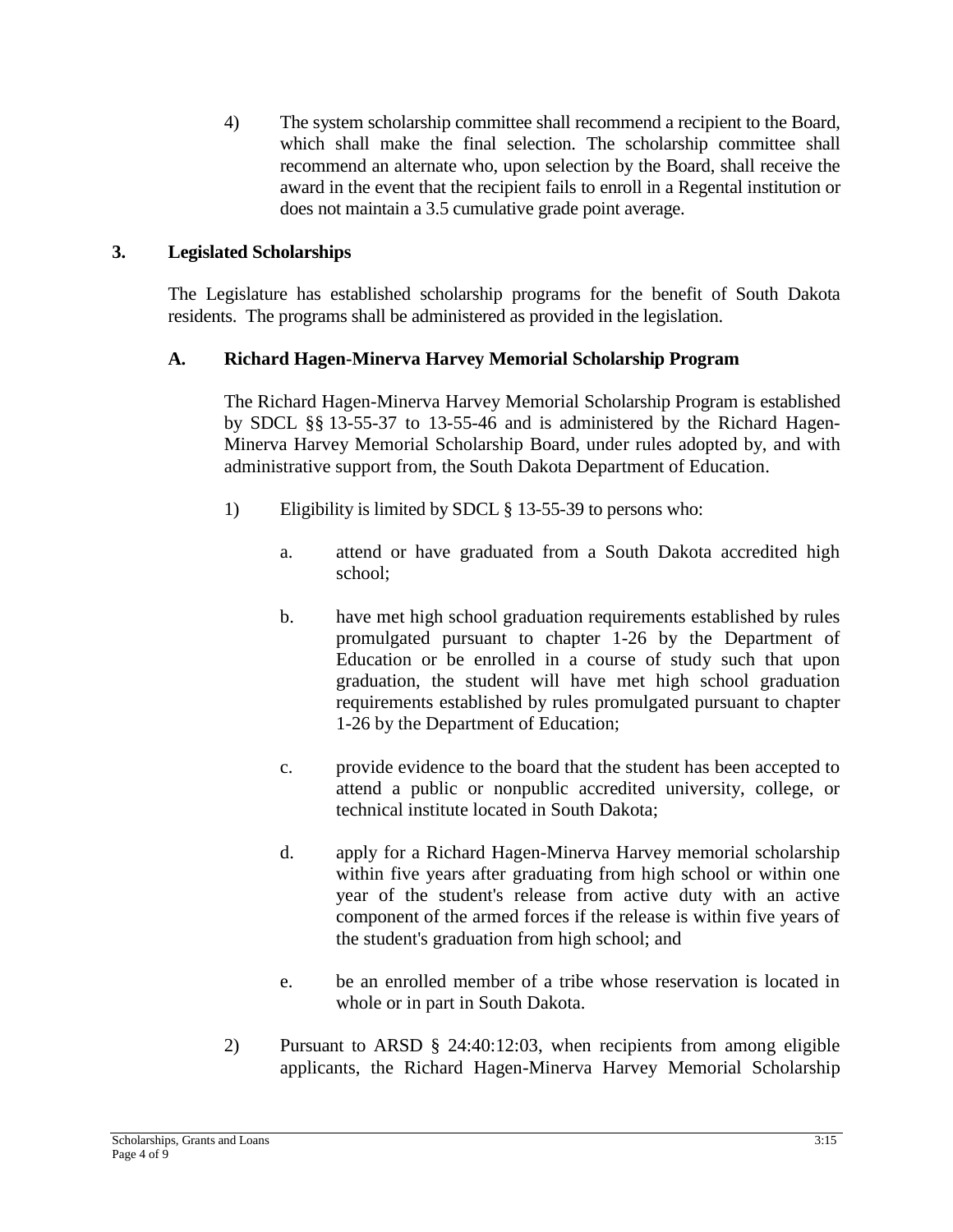Board gives preference to those individuals whose achievements suggest a commitment to learning and leadership. Such considerations may include the following:

- a. demonstration of leadership potential;
- b. demonstration of exceptional talent;
- c. composite score on the test administered by the American College Testing Program;
- d. high school cumulative grade point average;
- e. other facts or circumstances that demonstrate high levels of accomplishment, persistence, and drive for success.
- 3) In order to maintain eligibility, a student who has been awarded a Richard Hagen-Minerva Harvey memorial scholarship shall:
	- a. maintain a cumulative 2.5 grade point average on a 4.0 grade point scale;
	- b. be continuously enrolled for the fall and spring semesters in a public or nonpublic accredited university, college, or technical institution;
	- c. complete the equivalent of at least fourteen credit hours of instruction per semester; and
	- d. enroll in a public or nonpublic accredited university, college, or technical institution no later than the fall semester after the scholarship has been awarded.

If factors beyond the control of a student who has been awarded a Richard Hagen-Minerva Harvey memorial scholarship prevent the student from meeting the requirements in this section, the board may temporarily waive the requirements of this section as eligibility criteria. The board may rescind a scholarship award if the student does not maintain eligibility as prescribed by this section.

4) The Richard Hagen-Minerva Harvey Memorial Scholarship Program is funded through the earnings of a trust established for this purpose. The Richard Hagen-Minerva Harvey Memorial Scholarship Board determines annually the number of scholarships to be awarded, or to be re-awarded in the event that a holder loses eligibility. Scholarship award payments are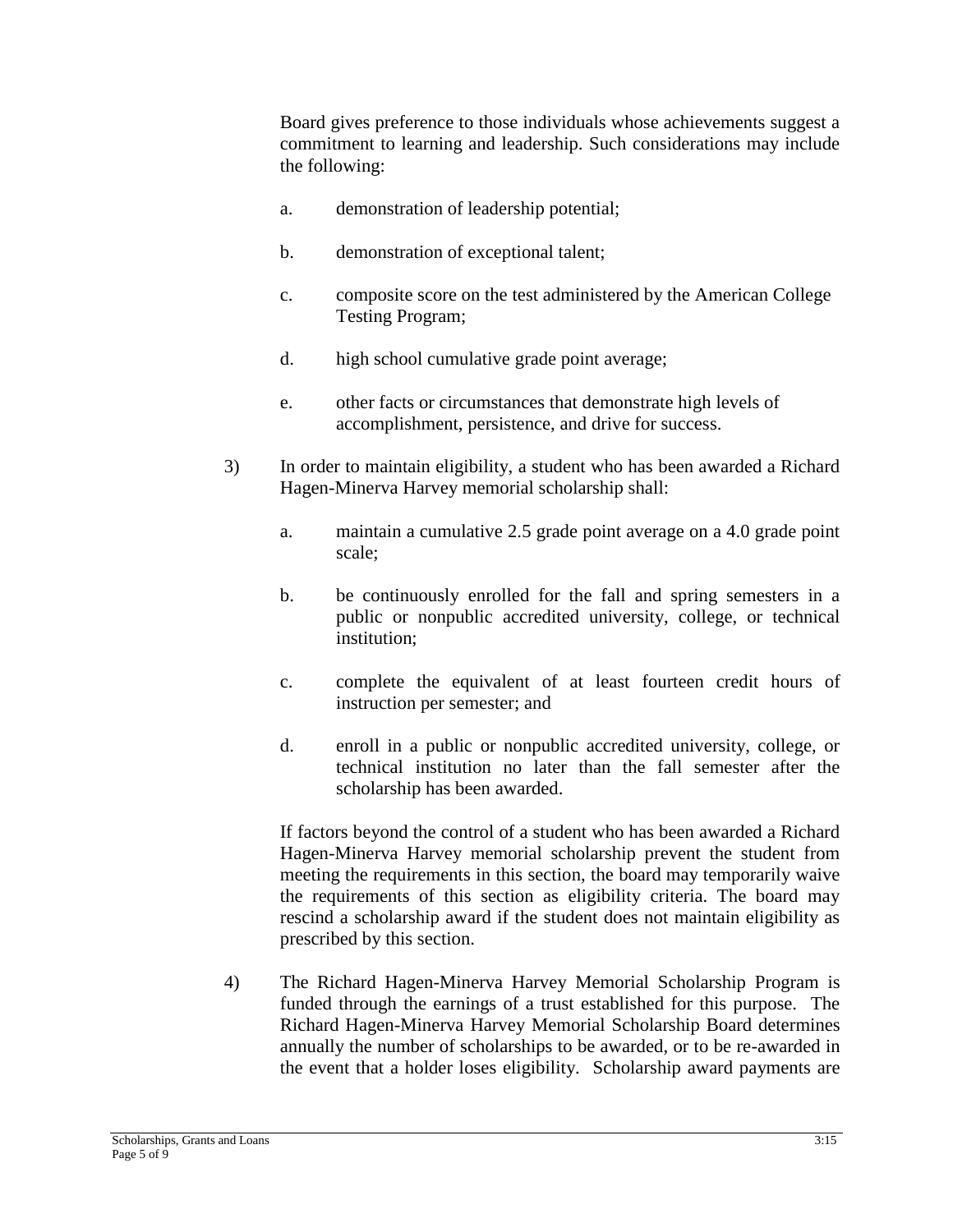to the institution at the beginning of the fall or spring semester on behalf of the eligible student who has received a Richard Hagen-Minerva Harvey memorial scholarship. The amount of the award is as follows:

- a. not less than one thousand dollars for the first year of attendance;
- b. not less than one thousand dollars for the second year of attendance;
- c. not less than one thousand five hundred dollars for the third year of attendance; and
- d. not less than two thousand five hundred dollars for the fourth year of attendance.

#### **4. Veterinary Medicine Tuition Assistance Awards**

SDCL § 13-49-20.5 authorizes the Board to establish a tuition assistance program for South Dakota residents who have been admitted to accredited institutions of higher education in a course of veterinary medicine.

- A. Veterinary tuition assistance awards may not exceed the difference between the resident and nonresident tuition at the student's institution.
- B. New applicants for veterinary tuition assistance awards shall complete and submit to the Executive Director:
	- 1) a notarized affidavit of residency form;
	- 2) a veterinary tuition assistance application signed by an appropriate official from the accredited institution verifying that the stated in-state and out-ofstate tuition rates are accurate and that the student is classified as a nonresident for tuition purposes; and
	- 3) a signed contract agreeing to:
		- a. complete the undergraduate and graduate veterinary medicine education requirements to become a practicing veterinarian;
		- b. practice veterinary medicine in South Dakota within three years after completion of his veterinary education and maintain that practice for a period of one year for each academic year the student received a veterinary medicine tuition award pursuant to this chapter;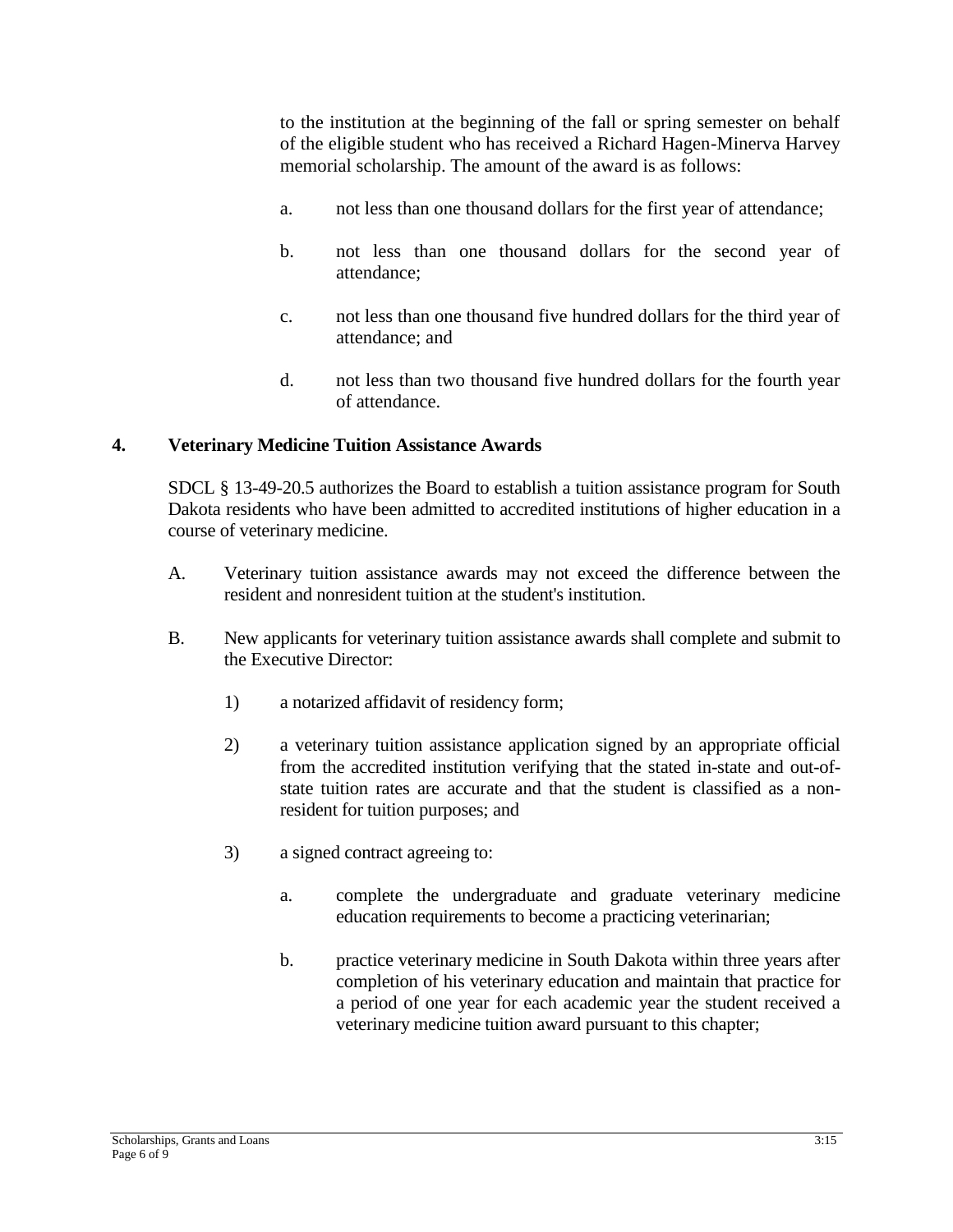- c. pay interest on the amount of the tuition assistance at the category A rate of interest specified in SDCL § 54-3-16 to accrue from the time the scholarship is awarded, if the student does not complete the terms of the contract.
- C. For every year that funds are appropriated, continuing students shall submit a new application signed by an appropriate official from the accredited institution verifying that the stated in-state and out-of-state tuition rates are accurate and that the student is classified as a non-resident for tuition purposes.
- D. Effective January 1, 1992, new students shall be accepted into the program on a competitive basis, provided that available funding shall permit acceptance of additional award recipients.
	- 1) An advisory committee, chaired and appointed by the Executive Director of the Board of Regents, shall consist of:
		- a. the dean of the college of agriculture and biological sciences at South Dakota State University;
		- b. the head of the department of veterinary and biomedical sciences at South Dakota State University;
		- c. the state veterinarian;
		- d. a representative of livestock and dairy producers;
		- e. the president of the state veterinary medical association; and
		- f. one veterinarian who is a member of the state veterinary association.
	- 2) The Executive Director, in consultation with the advisory committee, shall determine the number of new students to be accepted into the program, the criteria for their selection, and the amount of awards available to them.
	- 3) The System Scholarship Committee shall select new students to be accepted into the program according to the criteria determined by the Executive Director in consultation with the advisory committee.
- E. The assistance shall be awarded by semester. Upon approval of the application, an award notice shall be mailed to the recipient from the Board of Regents' Office and a warrant shall be drawn in the name of the institution the student shall be attending. The warrant shall be mailed to the student and must be presented to the institution for partial payment of tuition.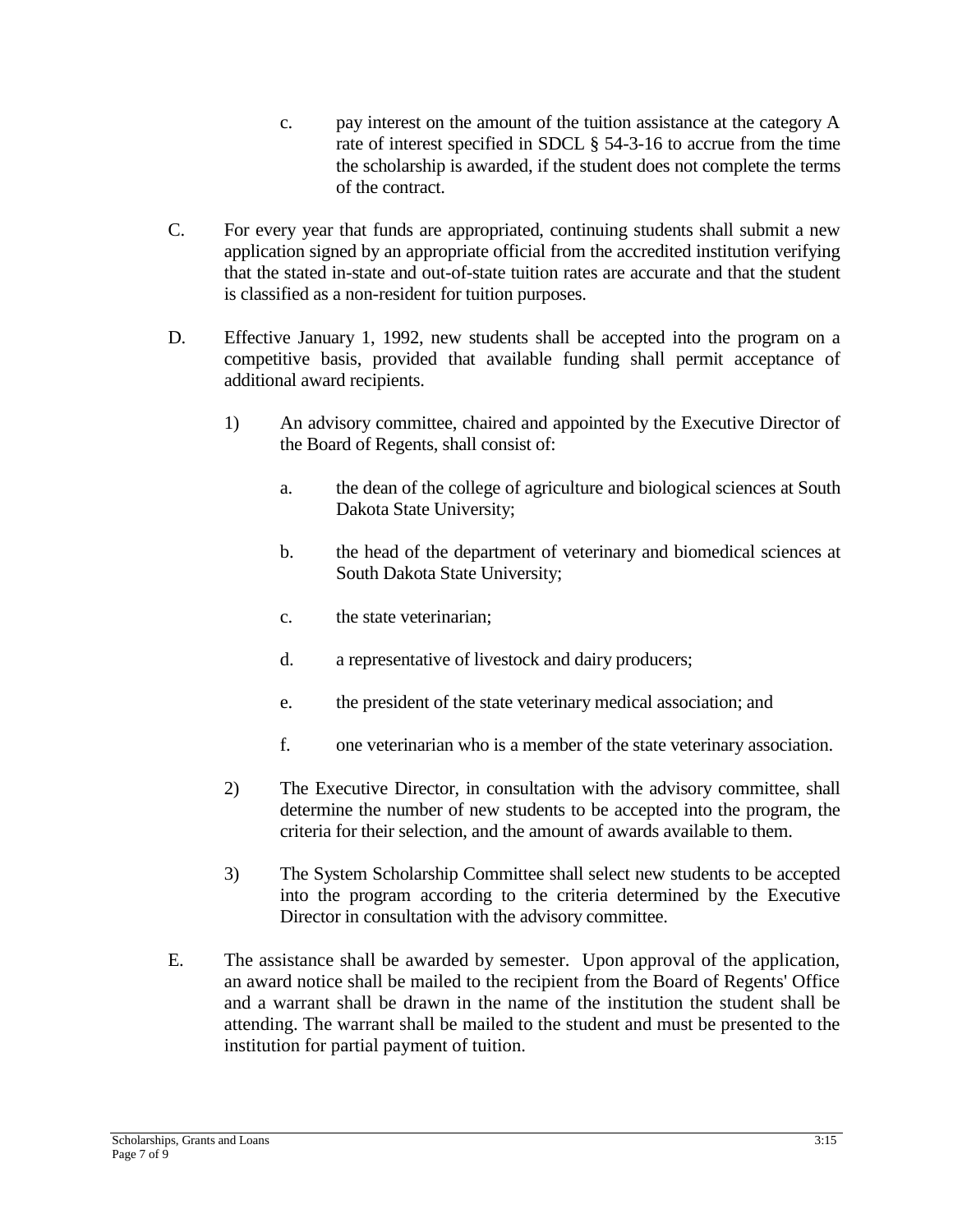F. If the state treasurer determines that the recipient of a veterinary medicine tuition award has violated the provisions of the contract, the recipient shall repay the amount of the tuition awards and pay such damages as may be determined by any circuit court in the state in which a civil action may be brought by the state treasurer. If the recipient is required to repay tuition awards and interest, he shall do so no later than five years after the state treasurer has determined a violation of the agreement has occurred. The state treasurer may forgive or defer all or part of the repayment required in this chapter if he determines that special circumstances exist due to the death or disability of the student or due to an extreme hardship which renders the student unable to complete his veterinary education or fulfill his service obligation.

## **5. Athletically Related Student Aid**

- A. Athletically related student aid means any scholarship, grant, or other form of financial assistance the terms of which require the recipient to participate in a program of intercollegiate athletics in order to be eligible to receive such assistance. (Pub. L. 101-542, The Student Right to Know and Campus Security Act).
- B. Universities shall adhere to the policies governing athletically related student aid promulgated by the appropriate governing conference or national association. The Board may review governing conference or national association policies or adopt additional policies governing athletically related student aid at its discretion.
- C. Athletic scholarships may be funded from athletic gate receipts, athletic sponsorships, athletic broadcasting agreements, athletic guarantees, athletic commissions, advertising revenue, facility rentals, extra-curricular concession profits, vending profits, business related profits with the exception of the Auxiliary System, trademark royalties, camp profits, ticket sales, late payment fees, tuition remission and donations.
	- 1) All fund sources used for athletic scholarships must be tracked and reported to the Board on an annual basis.

## **6. General University Scholarships**

General university scholarships awarded on a need or merit basis may be funded from advertising revenue, facility rentals, extra-curricular concession profits, vending profits, business related profits with the exception of the Auxiliary System, trademark royalties, camp profits, ticket sales, late payment fees, tuition remission, and donations.

A. All fund sources used for general university scholarships must be tracked and reported to the Board on an annual basis.